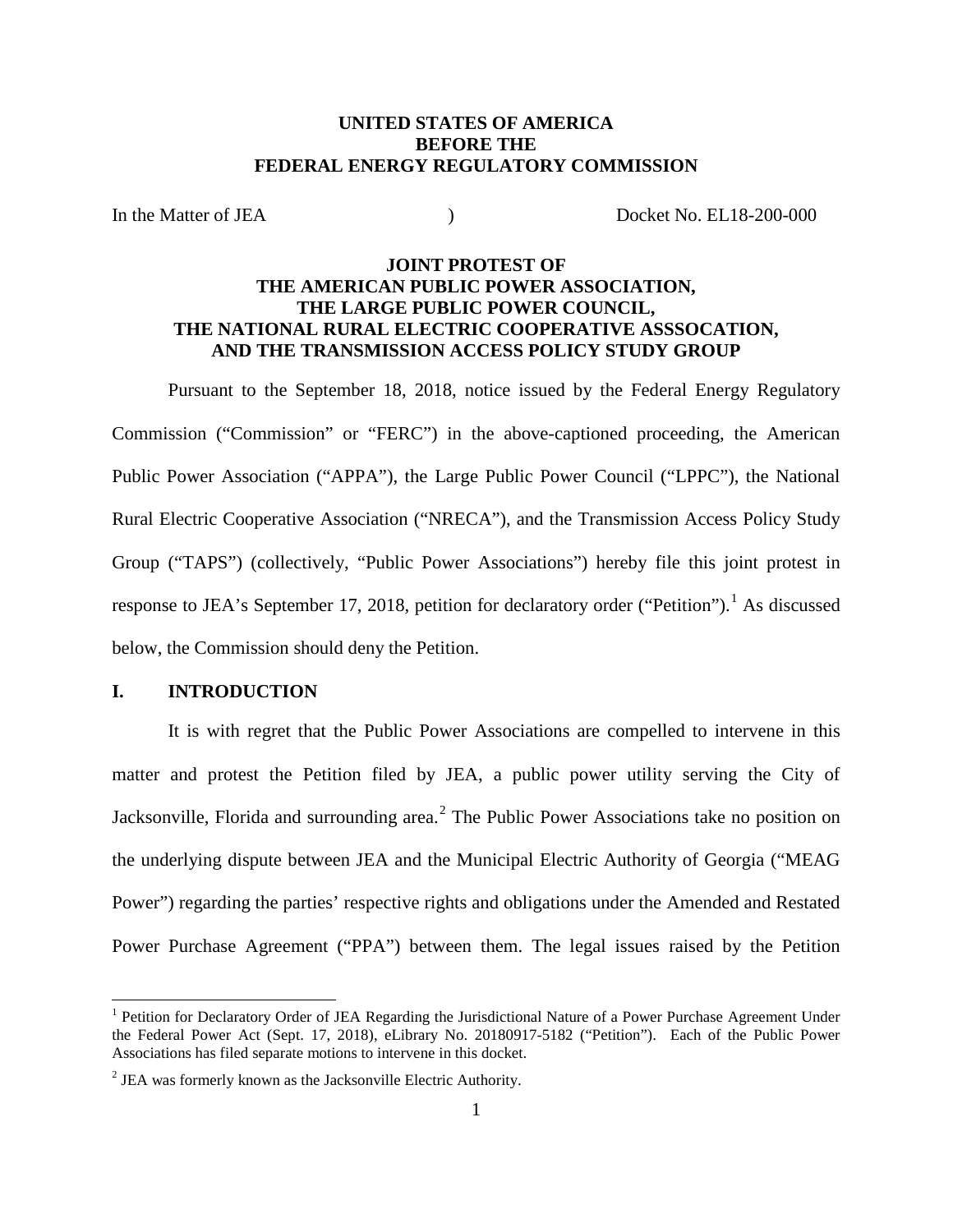relating to the Commission's jurisdiction, however, are of profound importance – and concern – to the Public Power Associations and their members.

The principal argument raised in the Petition – that the Commission has jurisdiction over the PPA based on the nature of the underlying transaction notwithstanding the fact the seller is a Federal Power Act ("FPA" or "Act") section 201(f) entity – is contrary to the plain language of the statute, has been soundly rejected by the courts, and is contrary to long-standing Commission precedent. Of particular significance are the Ninth Circuit's 2005 decision in *Bonneville Power Administration v. FERC*, 422 F.3d 908 (9th Cir. 2005) ("*Bonneville*"), and the D.C. Circuit's subsequent ruling in *Transmission Agency of Northern California v. FERC*, 495 F.3d 663 (D.C. Cir. 2007) (" $TANC$ "), neither of which is cited in the Petition.<sup>3</sup> These cases are compelling authority that the general grant of jurisdiction over wholesale sales in interstate commerce contained in FPA section 201(b) does not override the specific jurisdictional exclusions for municipal and cooperative utilities reflected in section 201(f), section 205, and section 206.<sup>4</sup>

The exclusion of public power utilities from the Commission's jurisdiction over wholesale sales, moreover, does not leave a "regulatory gap," as JEA contends. Because the plain language of FPA sections 201(f) and 205 bars the relief JEA seeks, there is no gap to fill. Congress is well aware that public power utilities engage in interstate sales of wholesale power but has chosen to expressly deprive the Commission of jurisdiction over those transactions, except in the narrow circumstances not relevant here of short-term sales by certain 201(f) entities

<sup>3</sup> *See also Delta-Montrose Elec. Ass'n,* 151 FERC ¶ 61,238 (denying request for Commission declaration of jurisdiction over wholesale requirements contract between 201(f) entities), *reh'g denied*, 153 FERC ¶ 61,028 (2015).

<sup>4</sup> Municipal utilities and cooperative utilities are sometimes collectively referred to herein as "public power utilities."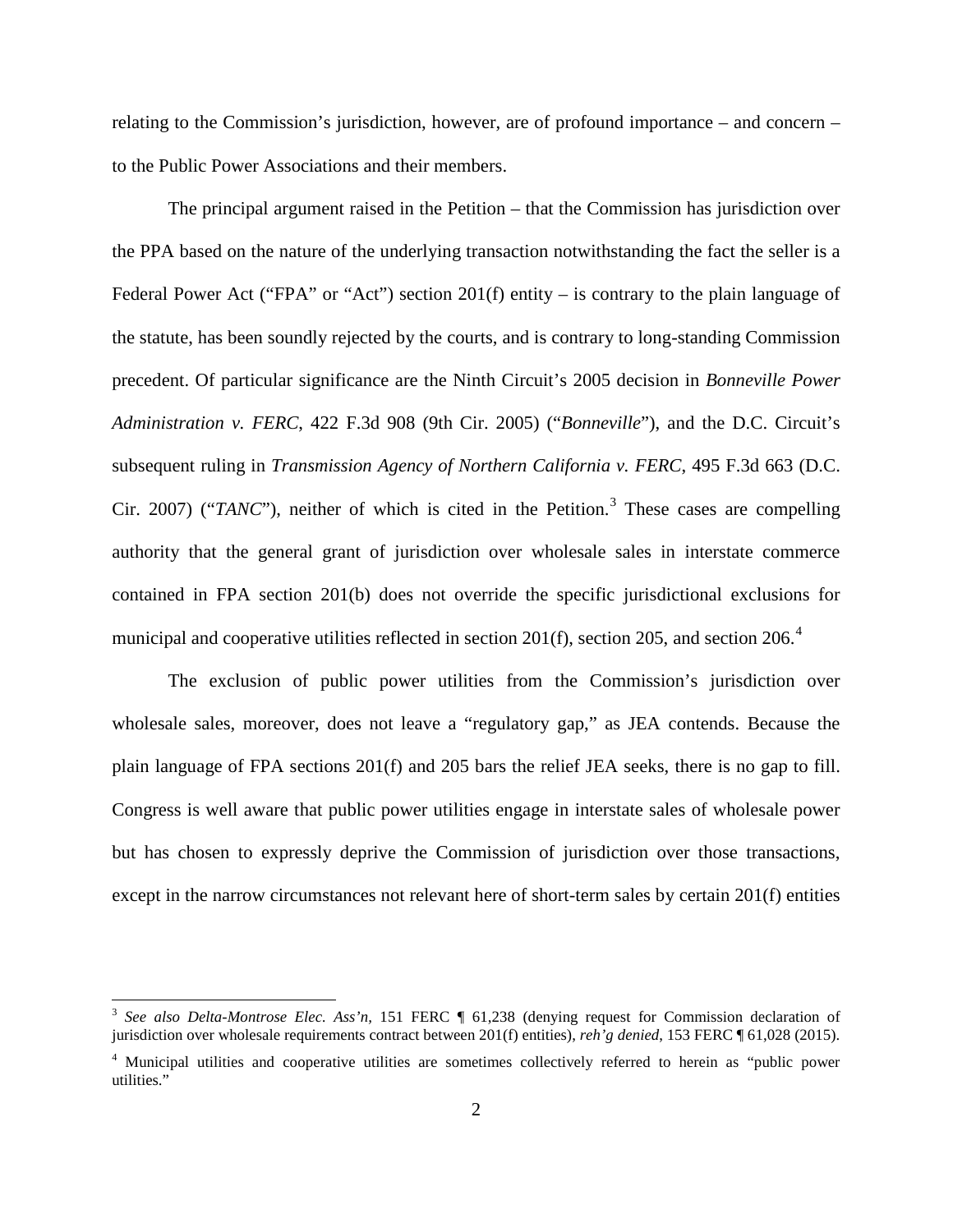through organized markets.<sup>5</sup> Even if there were a regulatory gap in this situation, "it would not be of the sort Congress was worried about in enacting" the FPA.<sup>6</sup>

JEA's disclaimers notwithstanding, the jurisdictional arguments made in the Petition, were they to be accepted by the Commission, would be unlikely to remain restricted to the specific factual circumstances of the PPA. Commission endorsement of JEA's erroneous arguments would create uncertainty over potential Commission regulation of an untold number of public power transactions and activities long acknowledged to be outside the scope of the FPA.<sup>7</sup> Such a significant and unanticipated expansion of the Commission's regulatory activities in contravention of unambiguous statutory limitations would upset long-settled expectations of market participants and the financial community.

### **II. DESCRIPTION OF THE PETITION**

JEA and MEAG Power are parties to the PPA, under which MEAG Power has agreed to sell JEA a portion of the output of Plant Vogtle Units 3 and 4 ("Vogtle Units"), currently under construction in Burke County, Georgia.<sup>8</sup> The output will be transmitted from Georgia to Florida and resold by JEA. Citing these arrangements, the Petition asserts that "the transactions contemplated under the PPA involve the sale at wholesale in interstate commerce by MEAG to JEA of electricity, capacity and ancillary services  $\ldots$  ."<sup>9</sup> The Petition acknowledges that the exemption contained in FPA section 201(f) applies to both MEAG Power and JEA, but claims

 $5$  FPA Section 206(e), 16 U.S.C. § 824e(e).

<sup>6</sup> *City of Clarksville v. FERC*, 888 F.3d 477, 485 (D.C. Cir. 2018) (rejecting argument that Commission regulation of interstate sale and transportation of natural gas by a municipal gas company under the Natural Gas Act ("NGA") was justified by the need to avoid a regulatory gap).

 $<sup>7</sup>$  Including perhaps, on a retroactive basis never contemplated by the contracting parties.</sup>

<sup>8</sup> *See* Petition at 3-6.

<sup>9</sup> *Id.* at 1.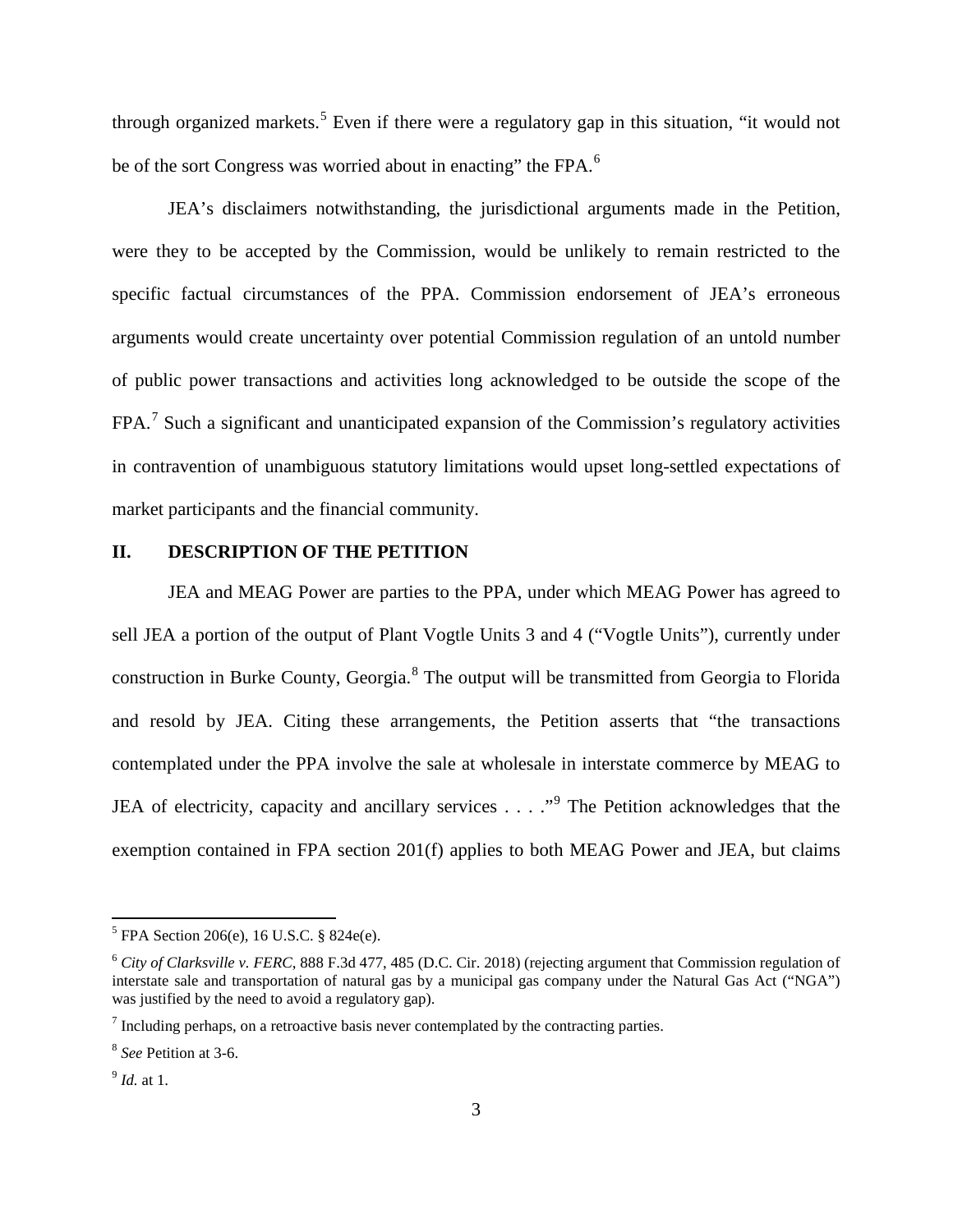that the exemption "is not relevant to the jurisdictional nature of the PPA as a facility for the sale of energy at wholesale in interstate commerce."<sup>10</sup>

The Petition contends that particular features of the PPA, the status of the Vogtle Units, and the pendency of litigation between JEA and MEAG Power support the need for the Commission to assert jurisdiction over the PPA.<sup>11</sup> JEA states in this regard that its "Petition is expressly tailored to the specific facts and circumstances associated with this specific PPA between MEAG and JEA."<sup>12</sup> The Petition asserts that "JEA is not seeking a blanket declaration of jurisdiction on any other PPA or wholesale transaction between other public entities or any other party."<sup>13</sup>

Despite JEA's claim of case-specific facts and circumstances, it is difficult to see how the legal issue it raises can be cabined. The Petition requests a determination that the Commission has "jurisdiction over the PPA (and the transactions therein) under Section 201(b)(1) of the FPA, even though MEAG and JEA are each exempt from regulation by the Commission as 'public utilities' under Section 201(f) of the FPA $[.]$ <sup>14</sup> More specifically, JEA asks the Commission to issue an order:

- 1. [D]eclaring that the PPA and the underlying sale of electric energy and related products by MEAG to JEA are wholesale transactions in interstate commerce, and are thus subject to the Commission's exclusive jurisdiction under FPA Section 201(b);
- 2. Declaring the PPA between MEAG and JEA is a "facility" for such wholesale transactions in interstate commerce, and [is] thus subject to the Commission's exclusive jurisdiction under FPA Section 201(b); and

 $10 \; Id.$  at 2.

 $11$  *Id.* at 8.

<sup>12</sup> *Id.* at 2.

<sup>13</sup> *Id.* at 2-3.

 $14$  *Id.* at 2.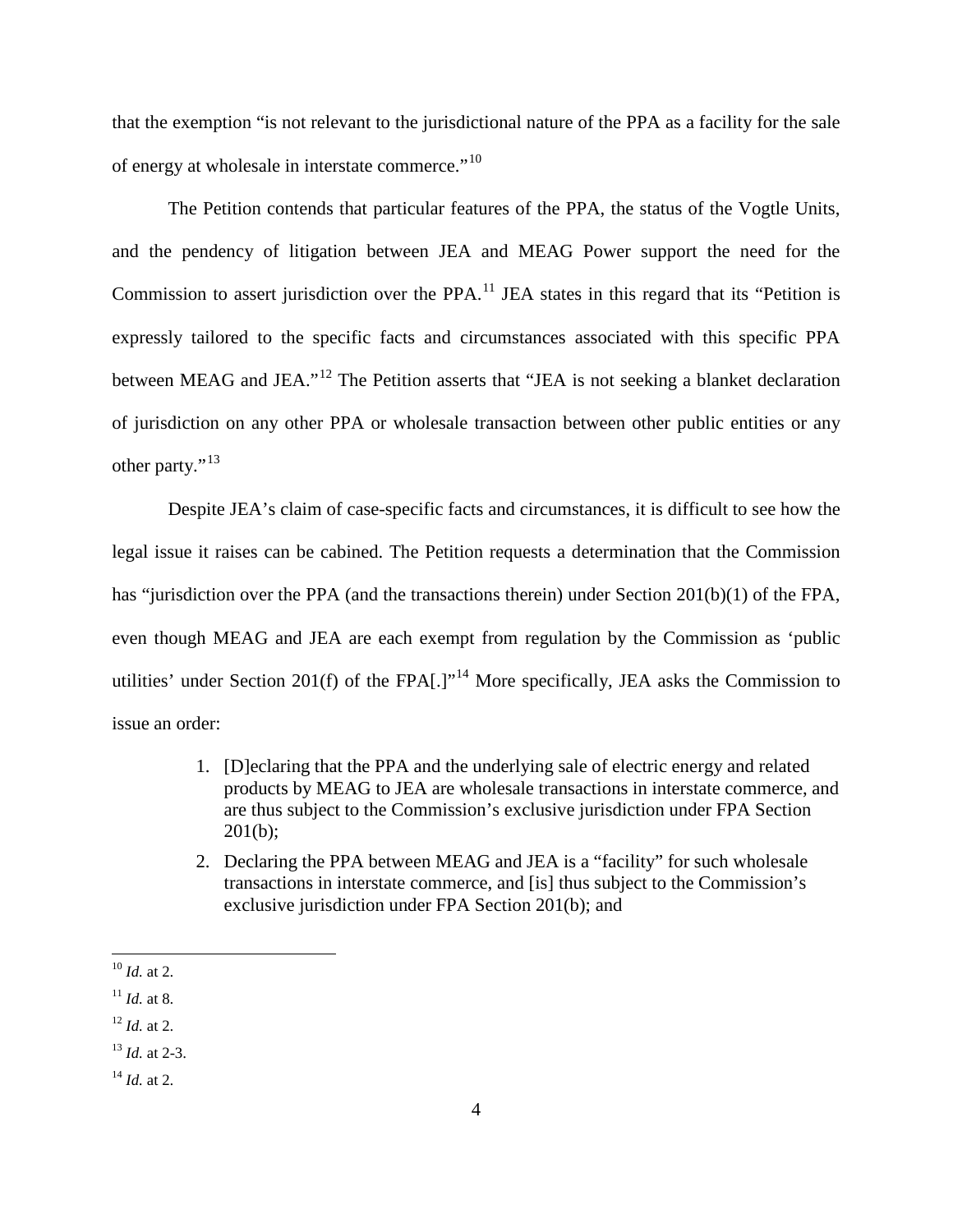3. Finding that, as a facility for such wholesale transactions in interstate commerce, MEAG is obligated as the Seller to present the PPA to the Commission for review and approval under the FPA.<sup>15</sup>

### **III. PROTEST**

# **A. The Commission's General Jurisdiction over Interstate Wholesale Sales Does Not Override the FPA's Specific Exclusions for Public Power Utilities**

The Commission "is a creature of statute" and "has no power to act . . . unless and until Congress confers power upon it."<sup>16</sup> The Commission cannot grant the relief JEA seeks because the FPA precludes it.

#### **1. The Relief JEA Seeks Is Contrary to the Plain Language of the FPA**

Although JEA grounds its argument in the language of section 201(b), the relief it seeks requires the exercise of the Commission's authority under FPA section 205. JEA asks the Commission for a declaration that the PPA is subject to its jurisdiction and, thus, that "MEAG is obligated as the Seller to present the PPA to the Commission for review and approval under the FPA."<sup>17</sup> JEA argues that such review is necessary to "ensure that the rates, terms and conditions" contained within the PPA (along with their implementation by MEAG) are 'just and reasonable' and are not 'unduly discriminatory or preferential.'"<sup>18</sup> The obligation to file wholesale sales agreements for review and approval by the Commission to ensure they are just and reasonable resides in FPA section 205. The language of section 205, construed in light of section 201(f) and the exclusion of public power utilities from the FPA's definition of public utility, is fatal to JEA's petition.

<sup>15</sup> *Id.* at 15-16.

<sup>16</sup> *Cal. Indep. Sys. Operator Corp. v. FERC*, 372 F.3d 395, 398 (D.C. Cir. 2004).

 $17$  Petition at 16.

<sup>&</sup>lt;sup>18</sup> *Id.* at 15; see also id. at 13 (suggesting that the Commission should "assert its exclusive jurisdiction over MEAG's interstate sale of electricity at wholesale to JEA under the PPA, and its exclusive jurisdiction under FPA Sections 205 and 206 to review the terms and conditions associated with that interstate sale by MEAG").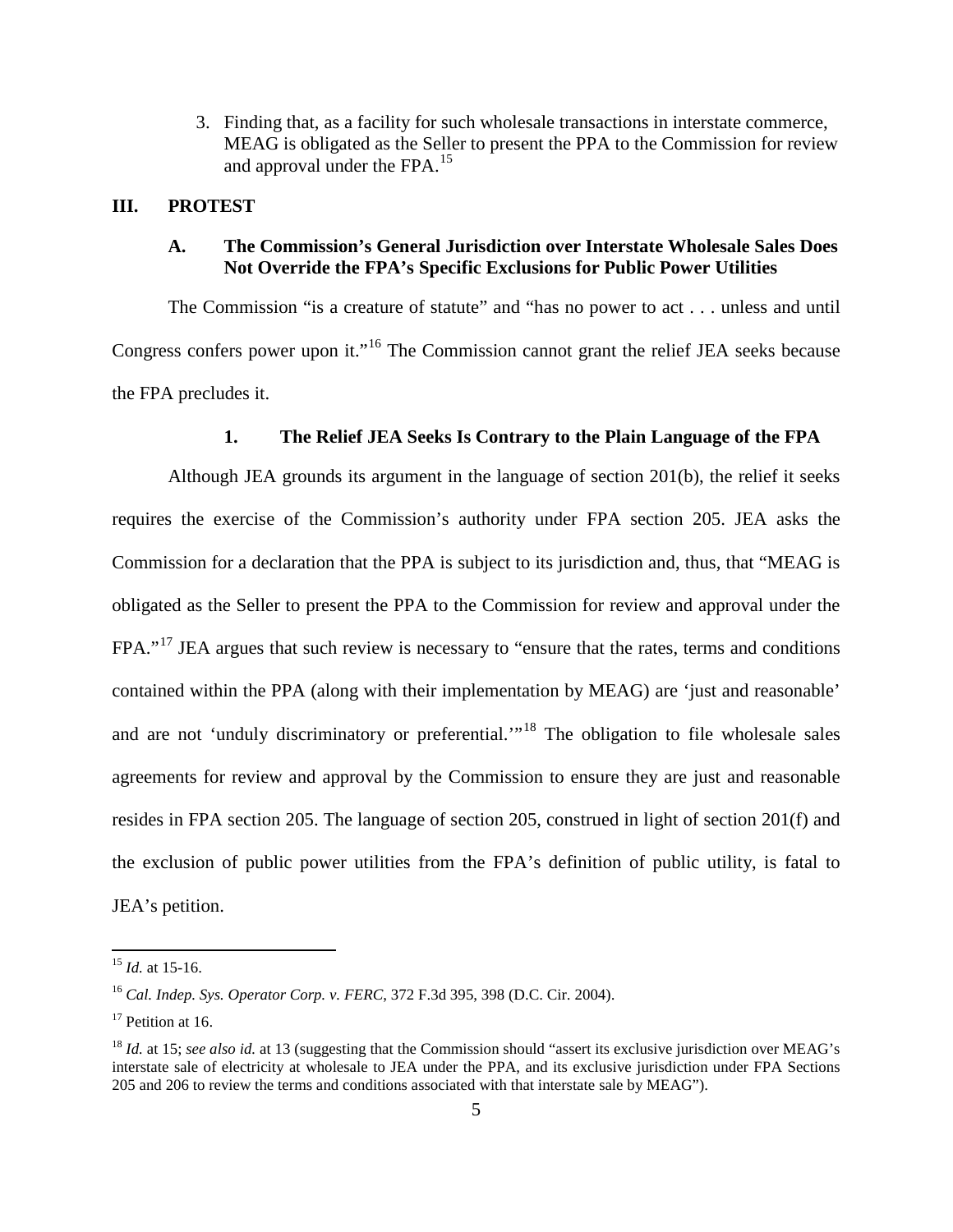Section 205 restricts the Commission's rate review authority of wholesale sales of electric energy to those made "by any public utility."<sup>19</sup> The Commission cannot regulate MEAG Power's wholesale sales under the PPA because MEAG Power is not a public utility within the meaning of the statute. JEA concedes that MEAG Power is not a "public utility" as defined in the FPA, but denies the implications.<sup>20</sup> By itself, the limited reach of section 205 warrants dismissal of JEA's Petition.<sup>21</sup>

Reading section 205 in conjunction with section 201(f) just as definitively compels denial of the relief sought. The Petition acknowledges that MEAG Power falls within the scope of FPA section 201(f),<sup>22</sup> which states that "[n]o provision in [Part II of the FPA] shall apply to, or be deemed to include, the United States, a State or any political subdivision of a State, . . . unless such provision makes specific reference thereto."<sup>23</sup> As the Ninth Circuit has observed. "It the sweep of this exemption is huge. Nothing in subchapter II applies to the United States or any

 $22$  Petition at 2.

 $19$  16 U.S.C. § 824d(a).

<sup>&</sup>lt;sup>20</sup> See Petition at 11. The FPA defines "public utility" as "any person who owns or operates facilities subject to the jurisdiction of the Commission under this subchapter . . . ." 16 U.S.C. § 824(e). This definition requires a public utility to be a "person," which the FPA defines as "an individual or a corporation." 16 U.S.C. § 796(4). The FPA's definition of "corporation," however, specifically excludes "municipalities." The FPA defines "corporation" as: "any corporation, joint-stock company, partnership, association, business trust, organized group of persons, whether incorporated or not, or a receiver or receivers, trustee or trustees of any of the foregoing. It shall not include 'municipalities' as hereinafter defined." 16 U.S.C. § 796(3). The Act, in turn, defines "municipality" to mean: "a city, county, irrigation district, drainage district, or other political subdivision or agency of a State competent under the laws thereof to carry on the business of developing, transmitting, utilizing, or distributing power." 16 U.S.C. § 796(7). Thus, a municipality is not a "corporation," and by turn not a "person," and therefore not a "public utility" under the FPA. *See, e.g., Bonneville*, 422 F.3d at 916-917. As an instrumentality of the State of Georgia, MEAG Power is not a "public utility" as defined in the FPA. Electric cooperatives that receive financing from the Rural Utilities Service ("RUS") have long been deemed not to be "public utilities" under the FPA. *See, e.g., Bonneville*, 422 F.3d at 918 n.8 (and FERC orders cited therein). Under amendments included in the Energy Policy Act of 2005, RUS-financed electric cooperatives and those selling less than 4,000,000 megawatt hours of electricity per year are also among the entities generally excluded from the Commission's authority by FPA section 201(f). *See* 16 U.S.C. § 824(f).

<sup>&</sup>lt;sup>21</sup> This accords fully with the D.C. Circuit's recent decision in *City of Clarksville*, 888 F.3d 477, where the court held that FERC could not exercise regulatory jurisdiction over a municipality's interstate sales of natural gas because it was not a regulated natural gas company within the meaning of the NGA.

 $23$  16 U.S.C. § 824(f).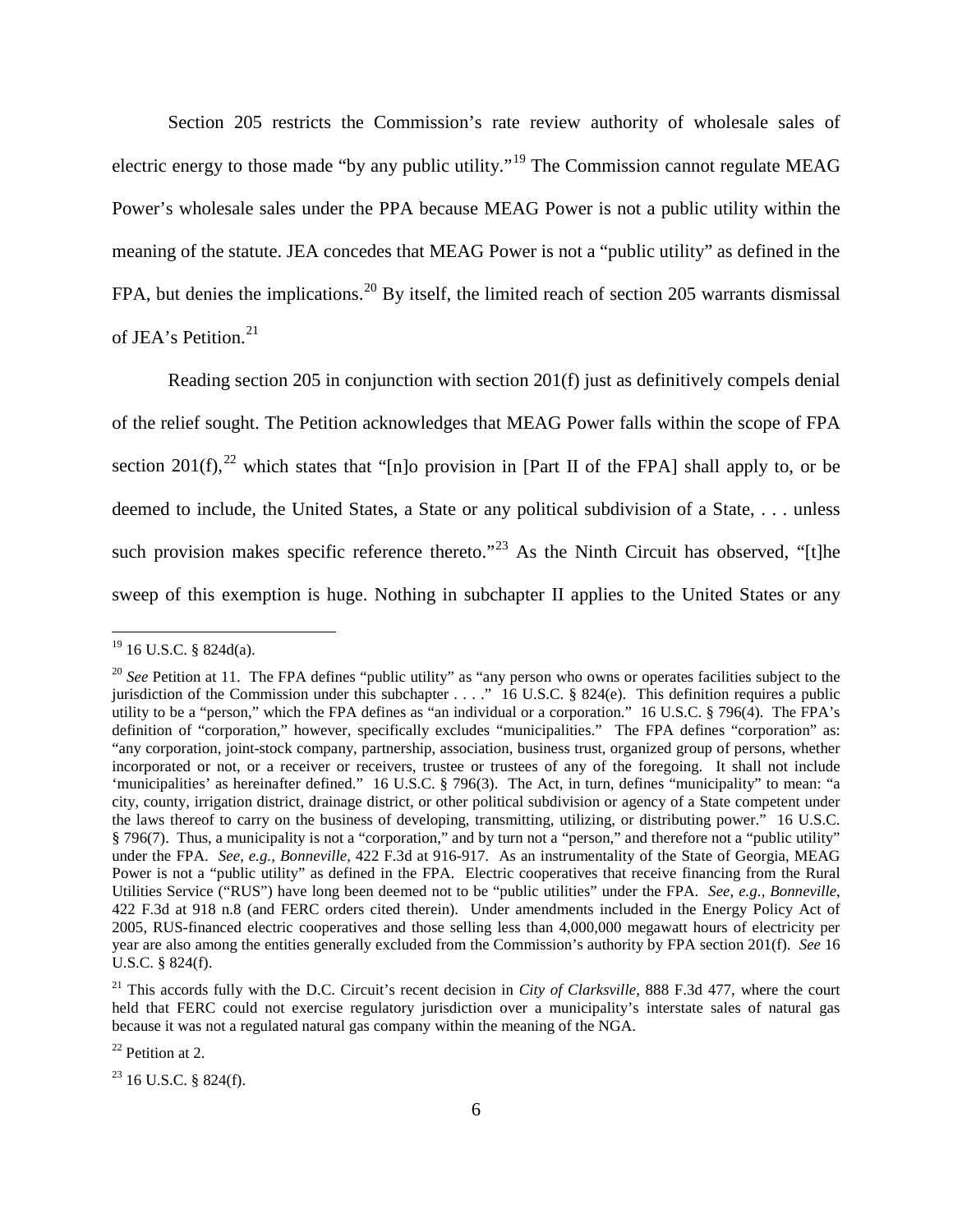state, including any political subdivision, unless the statute makes specific reference to any of these entities."<sup>24</sup> There is no language in section 205 (or anywhere else in the statute) that surmounts the jurisdictional exclusion of section 201(f) to grant the Commission regulatory authority over MEAG Power's sales to JEA under the PPA.

Disregarding this straightforward jurisdictional framework, the Petition focuses almost exclusively on the language in FPA section 201(b), which states that the provisions of Part II of the Act "shall apply to the transmission of electric energy in interstate commerce and to the sale of electric energy at wholesale in interstate commerce  $\dots$   $\cdot$   $\cdot$ <sup>25</sup>. The Petition also asserts, with no elaboration or supporting citations, that the PPA is a "facility" subject to the Commission's jurisdiction under FPA section 201(b).<sup>26</sup> The Petition's core contention is that section 201(b) gives the Commission jurisdiction over wholesale sales in interstate commerce, and "[o]nce electricity or natural gas is placed in interstate commerce, the Commission has jurisdiction over that sale – *regardless of the parties involved*."<sup>27</sup> Notwithstanding that the wholesale sales at issue will be made by an instrumentality of the State of Georgia (MEAG Power), JEA asserts that the Commission has jurisdiction over the PPA because it provides for wholesale sales in interstate commerce. The broad exemption granted to governmental entities under FPA section 201(f), the

<sup>24</sup> *Bonneville*, 422 F.3d at 915; *see also TANC*, 495 F.3d at 674 (stating that "Section 201(f) of the FPA unequivocally exempts from subchapter II 'any political subdivision of a State . . . unless [included by] specific reference . . . ." (alterations in original)).

<sup>25</sup> 16 U.S.C. § 824(b)(1). *See also* Petition at 9-11.

<sup>26</sup> *See* Petition at 12.

 $27$  *Id.* at 11 (emphasis added). Indeed, the heading for the relevant section of the Petition states: "In reviewing its jurisdiction under FPA § 201(b), the Commission looks to the nature of the underlying transaction, and not the entities involved." *Id.*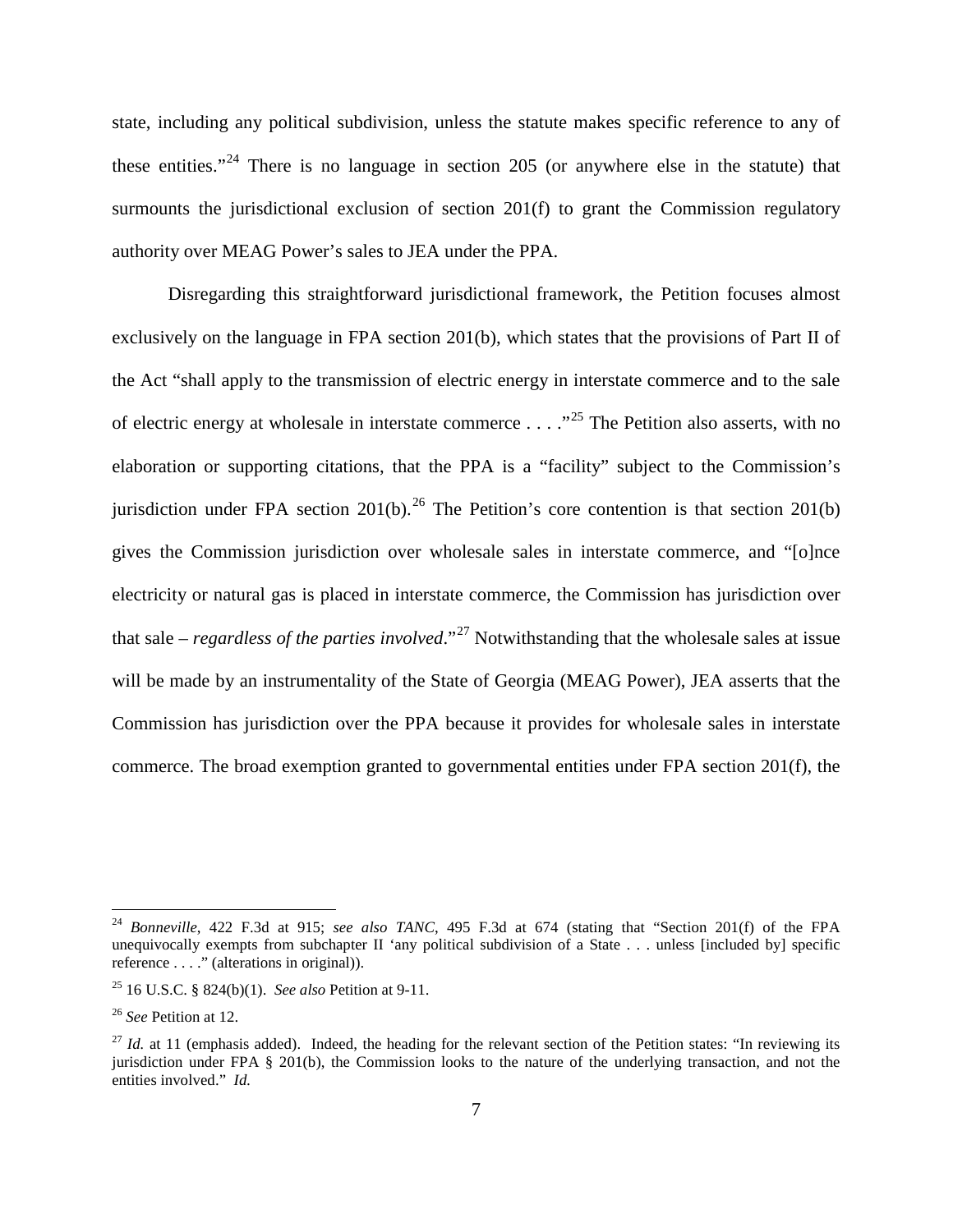Petition argues, "is not relevant to the jurisdictional nature of the PPA as a facility for the sale of energy at wholesale in interstate commerce."<sup>28</sup>

JEA's argument violates the core canons of statutory construction. The Petition's only answer to section 201(f) is to read it out of the statute. That is impermissible. It is the tribunal's "duty 'to give effect, if possible, to every clause and word of a statute."<sup>29</sup> This rule has particular import when a statutory term, such as section 201(f), occupies a "pivotal . . . place in the statutory scheme."<sup>30</sup> JEA's singular focus on section 201(b) also runs afoul of the basic precepts that a statute is to be read as a whole, and that the specific prevails over the general. Section 201(b) does not exist in a vacuum and cannot be used to override the regulatory demarcations of sections 201(f), 205, and 206. Here, the Commission should give effect to section 201(f) and the statute as a whole by denying the Petition and acknowledging that it does not have authority to exercise jurisdiction over the PPA.

#### **2. JEA's Position Is Contrary to Precedent**

JEA's position that FPA section 201(b) confers jurisdiction on the Commission based on the nature of the underlying transaction, *regardless* of the identity of the entities involved, has been soundly rejected by the courts, most notably by the Ninth Circuit in *Bonneville.* <sup>31</sup> That case involved a challenge by Bonneville Power Administration and public power utilities to Commission orders directing them to pay refunds on sales that they had made into the California

<sup>&</sup>lt;sup>28</sup> *Id.* at 2. In asserting that FPA section 201(f) is "simply not relevant," the Petition (at 11) claims that "the Commission has found on numerous occasions that public entities are in fact subject to the FPA to the extent they avail themselves of interstate transactions." However this statement is not supported by a single citation to an order where the Commission has made such a finding.

<sup>29</sup> *Duncan v. Walker*, 533 U.S. 167, 174 (2001) (quoting *United States v. Menache*, 348 U.S. 528, 538-39 (1955)). <sup>30</sup> *Id.*

<sup>31</sup> *Bonneville*, 422 F.3d at 911, 914-23; *see also, e.g., Cent. Iowa Power Coop. v. Midwest Indep. Transmission Sys. Operator*, 561 F.3d 904, 918 (8th Cir. 2009); *TANC*, 495 F.3d at 674-75; *City of Clarksville*, 888 F.3d at 483-84 (interpreting equivalent provisions of the NGA).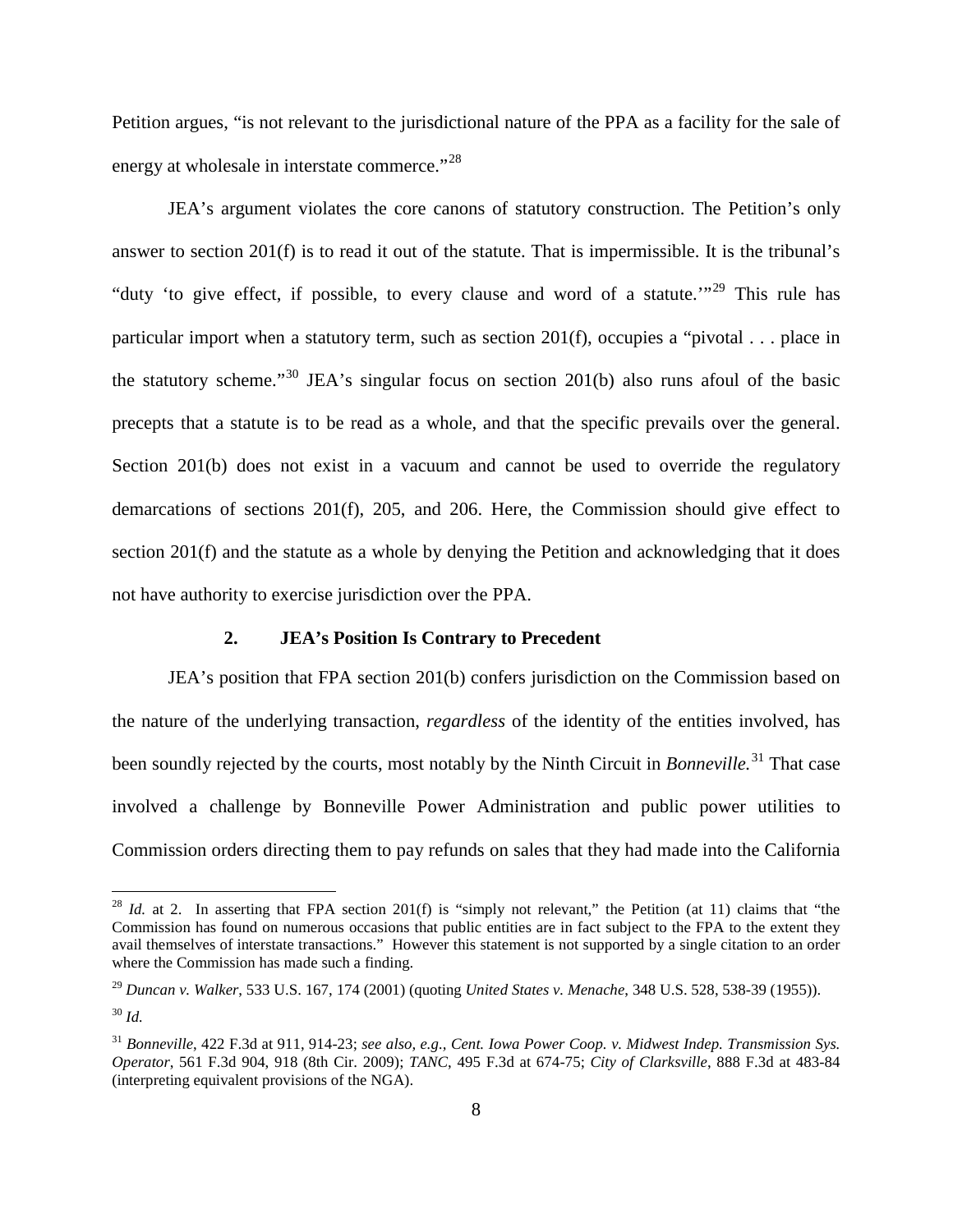ISO and California Power Exchange spot markets during the period of severe market dysfunction in 2000-2001.<sup>32</sup> The public power utilities argued that, as FPA section 201(f) entities and/or entities that fell outside the FPA's definition of public utility, they were not subject to the Commission's refund authority under Part II of the FPA. The Commission sought to defend its refund orders based on the jurisdictional grant over wholesale sales under FPA section 201(b)(1).<sup>33</sup> Framing the issue similar to the way JEA does here, the Ninth Circuit in *Bonneville* stated:  $34$ 

> The dispute centers on whether the general applicability of the FPA to "the sale of electric energy at wholesale in interstate commerce," contained in § 201(b)(1), overrides more specific FPA provisions that exclude non-public utilities and governmental entities from FERC's authority to enforce just and reasonable rates and to order refunds. *See* §§ 201(f), 205, and 206.

The court in *Bonneville* concluded that the general grant of jurisdiction in FPA section 201(b) could not override the specific exemptions from FERC authority for FPA section 201(f) entities and/or entities that are not public utilities as defined in the FPA.<sup>35</sup> The Commission's authority to order refunds for unjust and unreasonable rates, the court reasoned, was based on provisions in Part II of the FPA that could not be applied to such entities. Relying on the "basic principle of statutory construction  $\dots$  that the specific prevails over the general,"<sup>36</sup> the court concluded that the specific statutory exemption for governmental entities in FPA section 201(f) cabined the more general statement of the Commission's authority in section 201(b). Accepting the Commission's interpretation, the court remarked, "could . . . render a nullity multiple

<sup>32</sup> *See Bonneville*, 422 F.3d at 911-14.

<sup>33</sup> *See id.* at 916.

<sup>34</sup> *Id.* at 914-15.

<sup>35</sup> *Id.* at 911, 916, 920.

<sup>36</sup> *Id.* at 916.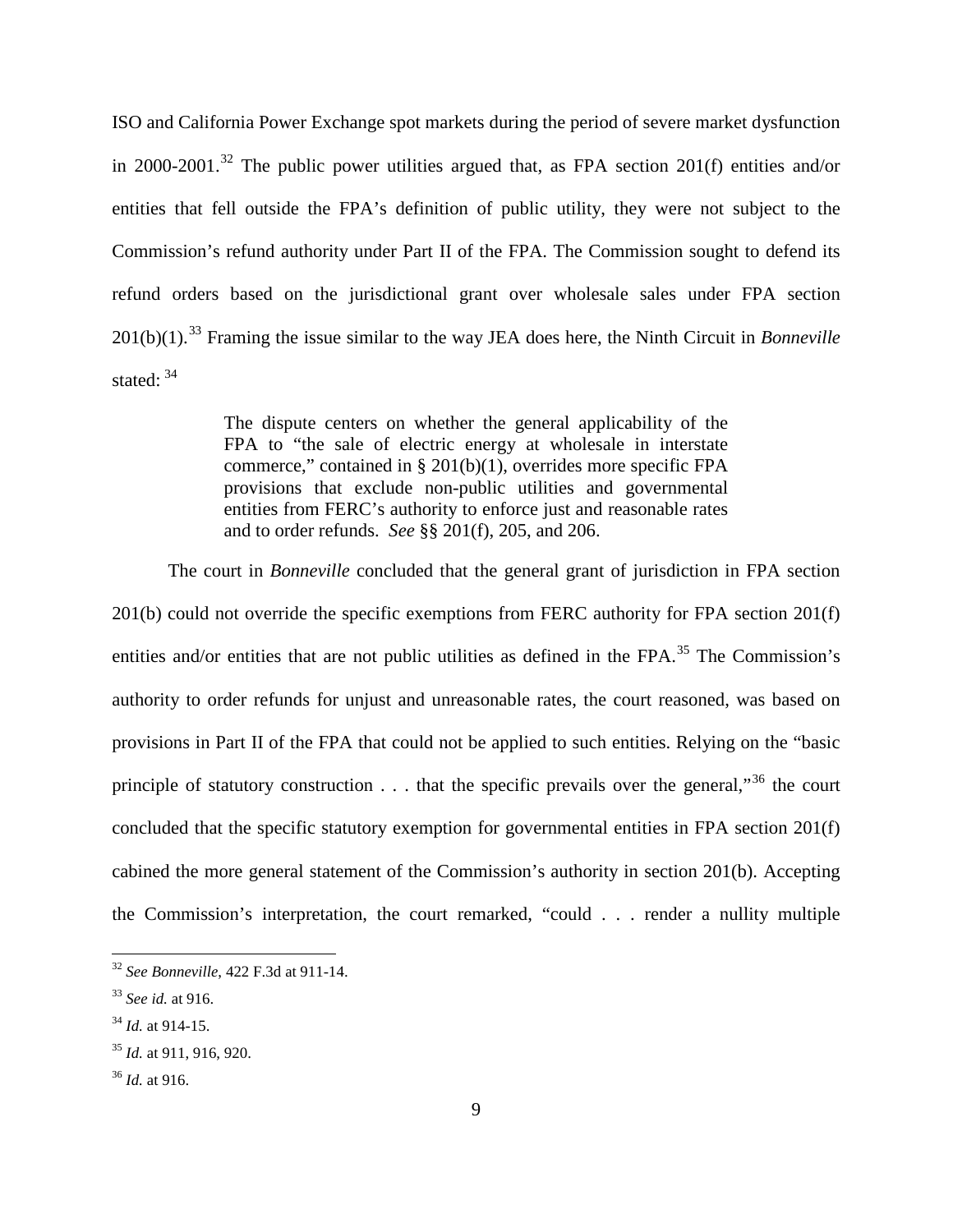provisions of the FPA," including section 201(f) itself.<sup>37</sup> The court observed in this regard that "[i]f FERC could invoke plenary jurisdiction over 'the sale of electric energy,' then Congress could have saved time and ink by not bothering to narrow that jurisdiction."<sup>38</sup> "FERC's attempt to order refunds based on its *general* jurisdiction over wholesale sales of electric energy in interstate commerce contained in § 201(b)(1) contravenes the more *specific* provisions of the FPA that limit FERC's authority over governmental entities, *see* § 201(f), and limit FERC's authority to ensure just and reasonable rates and to order refunds to 'public utilities,' *see* §§ 205,  $206(b)$ ."<sup>39</sup>

The D.C. Circuit applied similar reasoning two years later in *TANC* when presented with a challenge to a Commission order requiring the City of Vernon, a California municipal electric utility, to make refunds of transmission rates collected through the California ISO tariff.<sup>40</sup> The Commission argued that, even though Vernon was exempt from its jurisdiction under FPA section 201(f), the Commission could require Vernon to make refunds based on its authority to ensure that California ISO rates remained just and reasonable.<sup>41</sup> Following the Ninth Circuit's reasoning in *Bonneville*, the D.C. Circuit agreed with petitioners that "FERC's refund authority under the FPA is ultimately determined by the 'identities of the sellers subject to the refund order.",42

More recently, in *City of Clarksville v. FERC*, the D.C. Circuit rejected the Commission's argument that its general jurisdiction over the transportation and sale of natural gas in interstate

37 *Id.*

<sup>38</sup> *Id.*

<sup>39</sup> *Id.* at 920 (original emphasis).

<sup>40</sup> *TANC*, 495 F.3d 663.

<sup>41</sup> *See id.* at 674.

<sup>42</sup> *Id.* (quoting *Bonneville*, 422 F.3d at 911).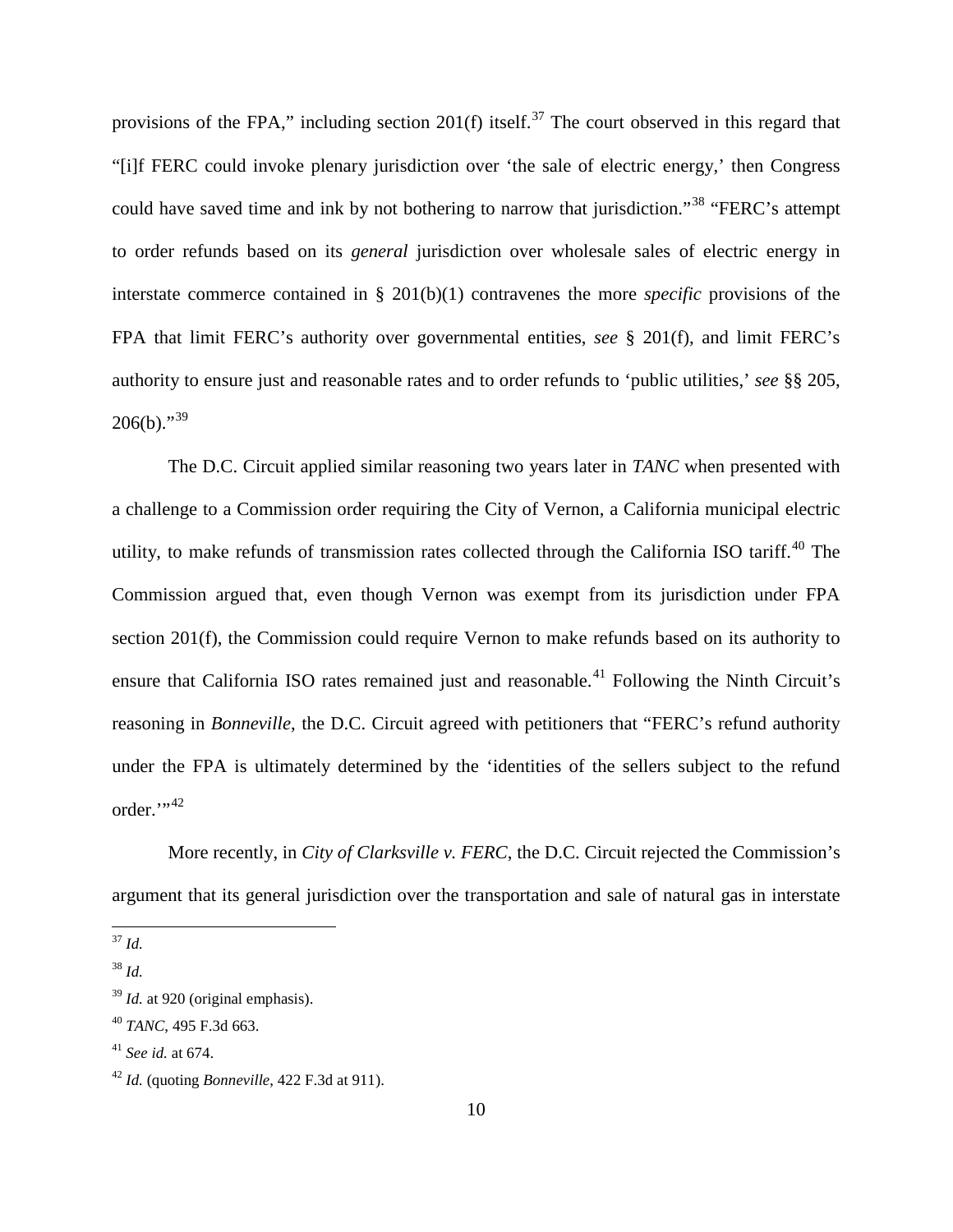commerce under section 1(b) of the NGA (similar to section 201(b) of the FPA) provided it with jurisdiction to regulate transportation and sales by the City of Clarksville, Tennessee, a municipal gas company that was not a jurisdictional "natural gas company" under the NGA (the counterpart of a "public utility" under the FPA).<sup>43</sup> Similar to JEA's argument here, the Commission in *City of Clarksville* contended that its general authority under NGA section 1(b) meant "that Clarksville's identity as a municipality is essentially irrelevant" because it had dedicated natural gas to interstate commerce pursuant to a service agreement with another outof-state municipal utility.<sup>44</sup> The court disagreed with the Commission's assertion of jurisdiction over the arrangement, observing that "the articulation of the scope of FERC's jurisdiction [in NGA section 1(b)] does not mean that Congress gave FERC jurisdiction over everything within those three areas."<sup>45</sup> Section 1(b) of the NGA, the court said, "is not power-conferring or jurisdiction-creating and should not be read to say that FERC has jurisdiction over anything and everything related to the transportation and sale for resale of natural gas in interstate commerce."<sup>46</sup>

JEA's position is also contrary to Commission precedent. For example, in *Delta-Montrose Electric Association*,<sup>47</sup> the Commission denied a petition for declaratory relief asking (in part) that the Commission exercise jurisdiction over a wholesale requirements contract between two section  $201(f)$  non-jurisdictional entities.<sup>48</sup> The Commission held that the contract

<sup>43</sup> *City of Clarksville,* 888 F.3d at 485. Parallel provisions of the FPA and NGA are construed *in pari materia*. *Ark. La. Gas Co. v. Hall*, 453 U.S. 571, 577 n.7 (1981).

<sup>44</sup> *City of Clarksville,* 888 F.3d at 485.

<sup>45</sup> *Id.*

<sup>46</sup> *Id.*

<sup>47 151</sup> FERC 161,238.

 $48$  *Id.* P 1.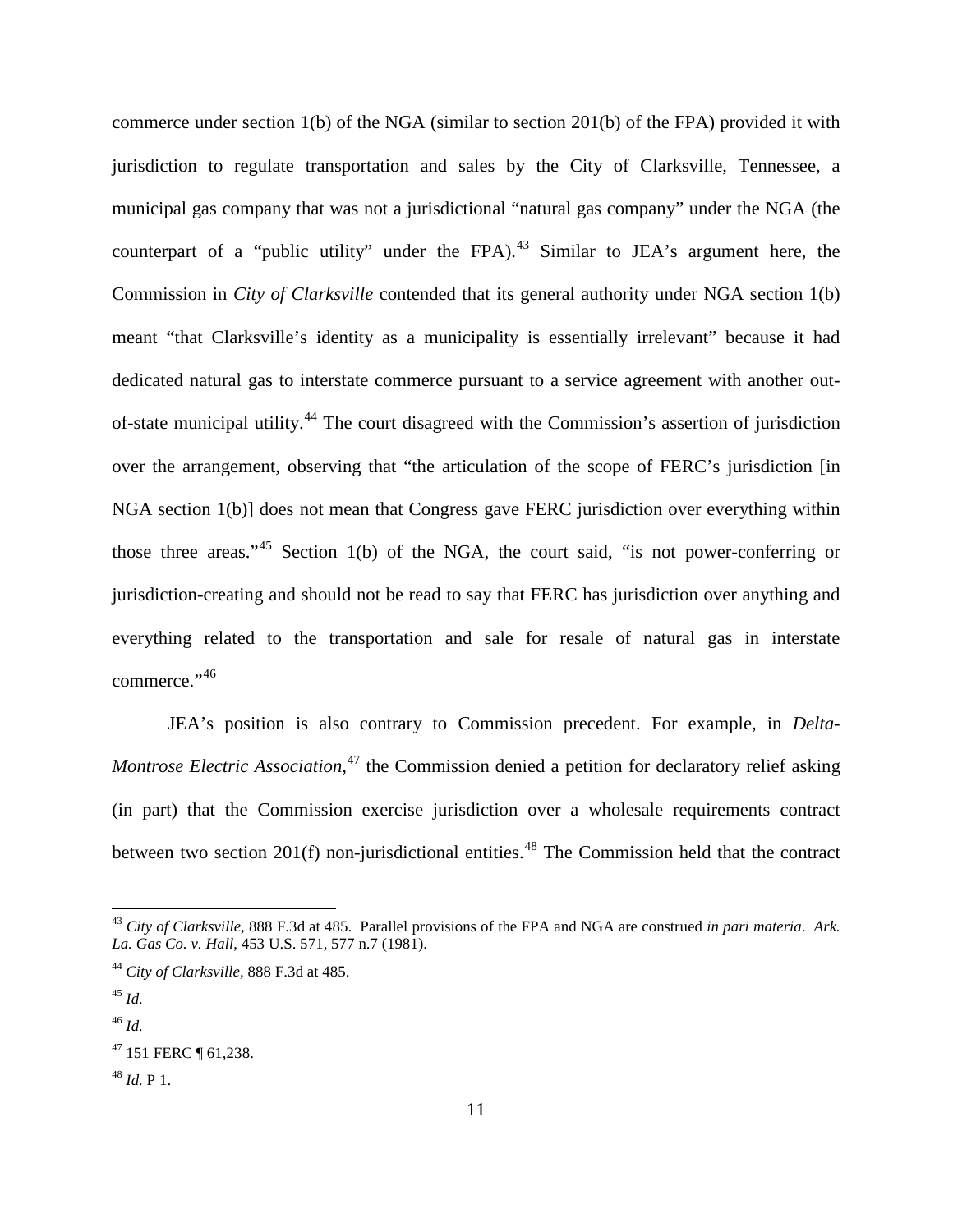was "not subject to Commission regulation under sections 205 and 206 of the FPA because the exemption contained in section 201(f) of the FPA is applicable to [the seller]."<sup>49</sup> In *New West Energy Corporation*, the Commission held that a section 201(f) entity could not even voluntarily submit to Commission jurisdiction or waive the section 201(f) exemption, and as a consequence the Commission had no authority to accept a rate schedule from a section 201(f) entity for filing under section  $205$ <sup>50</sup>

Nothing in the Petition rebuts the statutory analysis and precedent set forth above. Indeed, the Petition does not even cite *Bonneville* or *TANC*. Aside from quoting the statutory text from FPA section 201(b), the primary authorities on which JEA relies are the Supreme Court's 1953 ruling in *United States v. Public Utilities Comm'n*, 345 U.S. 295 (1953) ("*U.S. v. PUC*"), and a 1966 decision from the Eighth Circuit, *Arkansas Power & Light Co. v. FPC*, 368 F.2d 376, (8th Cir. 1966) ("*Arkansas P&L*"). The Petition cites *U.S. v. PUC* and *Arkansas P&L* for its core claim that "[o]nce electricity or natural gas is placed in interstate commerce, the Commission has jurisdiction over that sale – regardless of the parties involved."<sup>51</sup> Neither of the cases remotely supports that proposition.

*U.S. v. PUC* is inapposite because it concerns sales *by* a Commission-jurisdictional public utility. The question decided in *U.S. v. PUC* was whether the FPA applied to wholesale power sales by public utilities *to* municipalities. The Court held that when Congress defined the term "sale of electric energy at wholesale" as "a sale of electric energy to any person for resale" in subsection 201(d) of the FPA, it was not using the term "person" as defined in section 3(4) of the FPA, and thus did not exclude wholesale sales by public utilities to municipalities from

<sup>49</sup> *Id.* P 26.

<sup>50</sup> *New W. Energy Corp.*, 83 FERC ¶ 61,004 (1998).

<sup>51</sup> Petition at 11 (citing *U.S. v. PUC*, 345 U.S. at 313-14; *Arkansas P&L*, 368 F.2d at 383).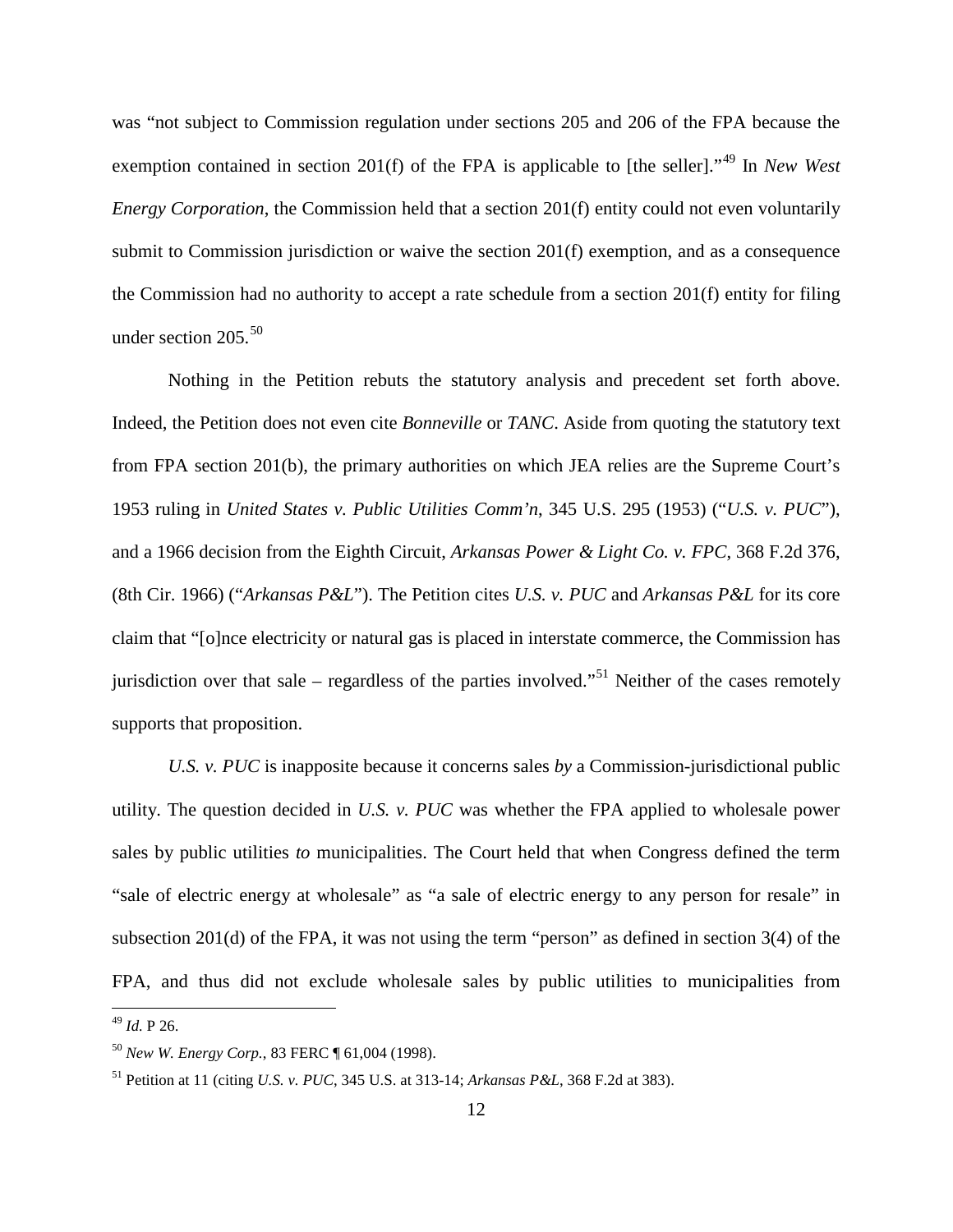regulation under Part II of the FPA.<sup>52</sup> The Court held that using the Act's defined terms "person," "corporation," and "municipality" in section 201(d) "in support of an indirect exception to Part II has no support in the statutory scheme as a whole," because other provisions of the FPA expressly enable municipalities purchasing power from a public utility to seek relief from the Commission and reviewing courts.<sup>53</sup>

To the extent that the Petition suggests that the Court's finding that a municipality may be a "person" for purposes of FPA section 201(d) can support the exercise of jurisdiction over MEAG Power's sales under the PPA, JEA gets the *U.S. v. PUC* case backwards. The Court held that Congress's use of "person" in subsection 201(d) was of "no significance."<sup>54</sup> Thus, even had the Court found the municipality to be a "person" as that term is peculiarly used in section 201(d), that finding would have "no significance" for JEA's purposes (authority over sales). The Court nowhere suggested that the municipality in that case was a "person" under section 3(4) and thus a "public utility" under section  $201(e)$ .<sup>55</sup> The case certainly does not support the proposition that the Commission has jurisdiction over all wholesale sales in interstate commerce regardless of the parties involved.<sup>56</sup>

<sup>52</sup> *U.S. v. PUC*, 345 U.S. at 312-16.

<sup>53</sup> *Id.* at 312. JEA correctly cites the holding of *U.S. v. PUC* in noting that JEA can be considered a "person" *to which* a wholesale is being made for purposes of FPA section 201(d). *See* Petition at 10. This says nothing, however, about the Commission's authority to regulate a wholesale sale *from* a municipal utility such as MEAG Power.

<sup>54</sup> *U.S. v. PUC*, 345 U.S. at 313.

<sup>&</sup>lt;sup>55</sup> To the contrary, it was undisputed by the parties and accepted by the Court for purposes of its decision that the municipality was not a "person" as defined in section 3(4) of the FPA, because that fact was the predicate for challenging the Commission's jurisdiction over the disputed sales to the municipality.

<sup>56</sup> *See City of Clarksville*, 888 F.3d at 484 (rejecting argument that *U.S. v. PUC* supported a conclusion that a municipal gas utility could be considered a "person" and, therefore, a "natural gas company" subject to the Commission's jurisdiction under section 7 of the NGA).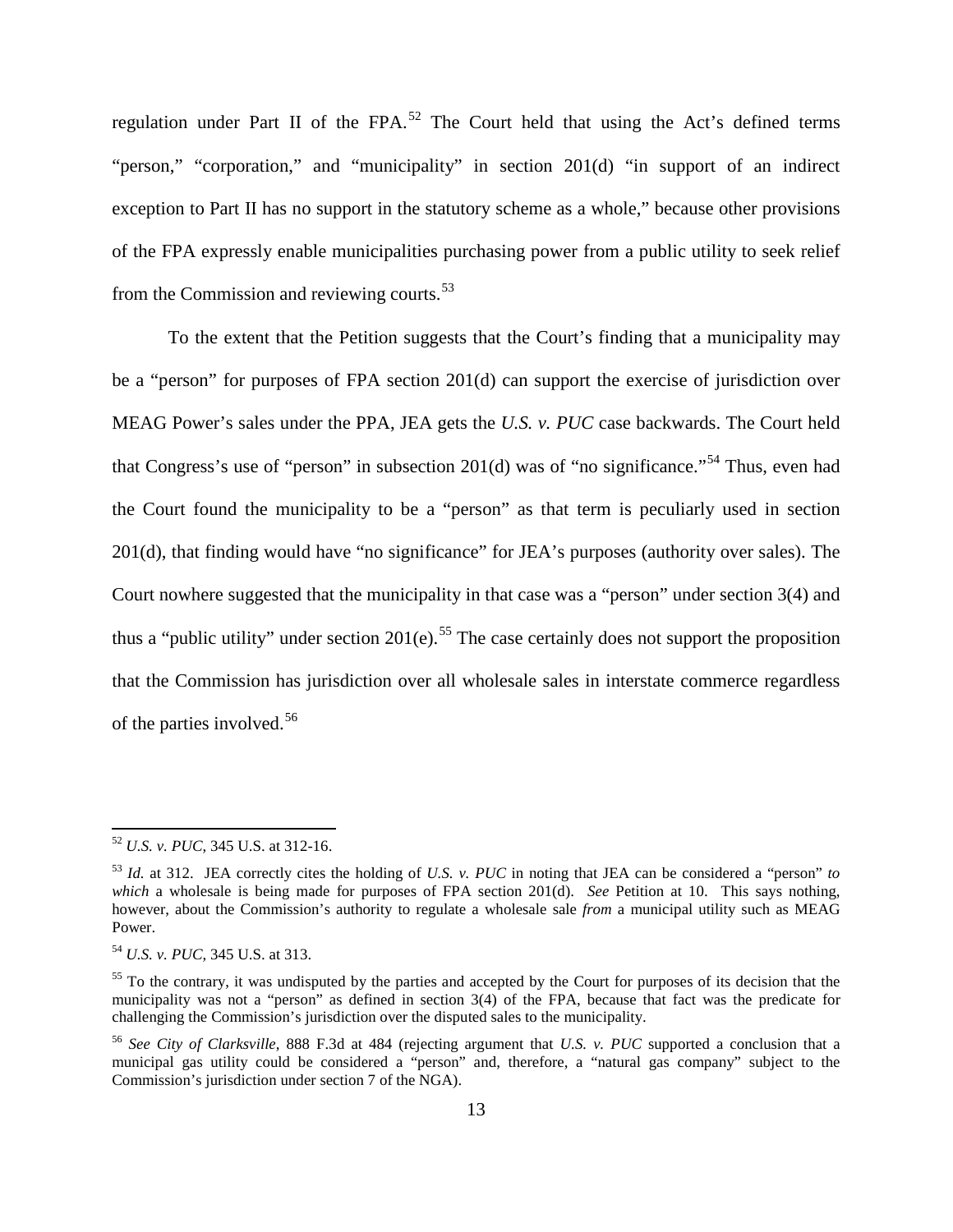The Petition's reliance on *Arkansas P&L* is equally unavailing. JEA asserts that the case stands for the proposition that "the municipal exemption applies to the party's status as a public utility under the FPA and 'not to the Commission's jurisdiction over sales in interstate commerce for resale.'"<sup>57</sup> Like *U.S. v. PUC, Arkansas P&L* does not concern the Commission's exercise of jurisdiction over a 201(f) entity's wholesale sales in interstate commerce but simply holds that the Commission has jurisdiction over wholesale sales by a public utility to a non-public utility. The portion of *Arkansas P&L* cited by the Petition is discussing the exemption under FPA section  $20I(b)$  for "facilities used in local distribution,"<sup>58</sup> not the exemptions for non-public utilities.<sup>59</sup> The case provides no support for the assertion that the Commission may exercise jurisdiction over a non-public utility's wholesale sales in interstate commerce.

In sum, the Commission should reject the Petition's claim that the general articulation of the Commission's authority over interstate wholesale transactions and facilities used for such transactions in FPA section 201(b) can override the specific exemptions for municipal and cooperative utilities in sections 201(f), 205, and 206. Because the PPA provides for wholesale sales by MEAG Power, a non-public utility generally exempt from the Commission's authority under Part II of the FPA by section 201(f), the PPA is not subject to the Commission's jurisdiction under section 201(b). MEAG Power is not obligated to file the PPA for review and approval by the Commission under section 205 of the FPA, and indeed, the Commission does

<sup>57</sup> Petition at 11 (quoting *Arkansas P&L*, 368 F.2d at 383).

<sup>58</sup> *Arkansas P&L*, 368 F.2d at 383.

<sup>59</sup> In particular, the court is summarizing an earlier Seventh Circuit decision, *Indiana & Michigan Electric Co. v. FPC*, 365 F.2d 180 (7th Cir. 1966), that concluded that wholesale sales made by a *public utility* were not exempt from the Commission's jurisdiction because the sales were made from distribution facilities. The court concluded that the exclusion of local distribution facilities from the Commission's jurisdiction under FPA section 201(b) did not render public utility wholesale sales made using such facilities non-jurisdictional.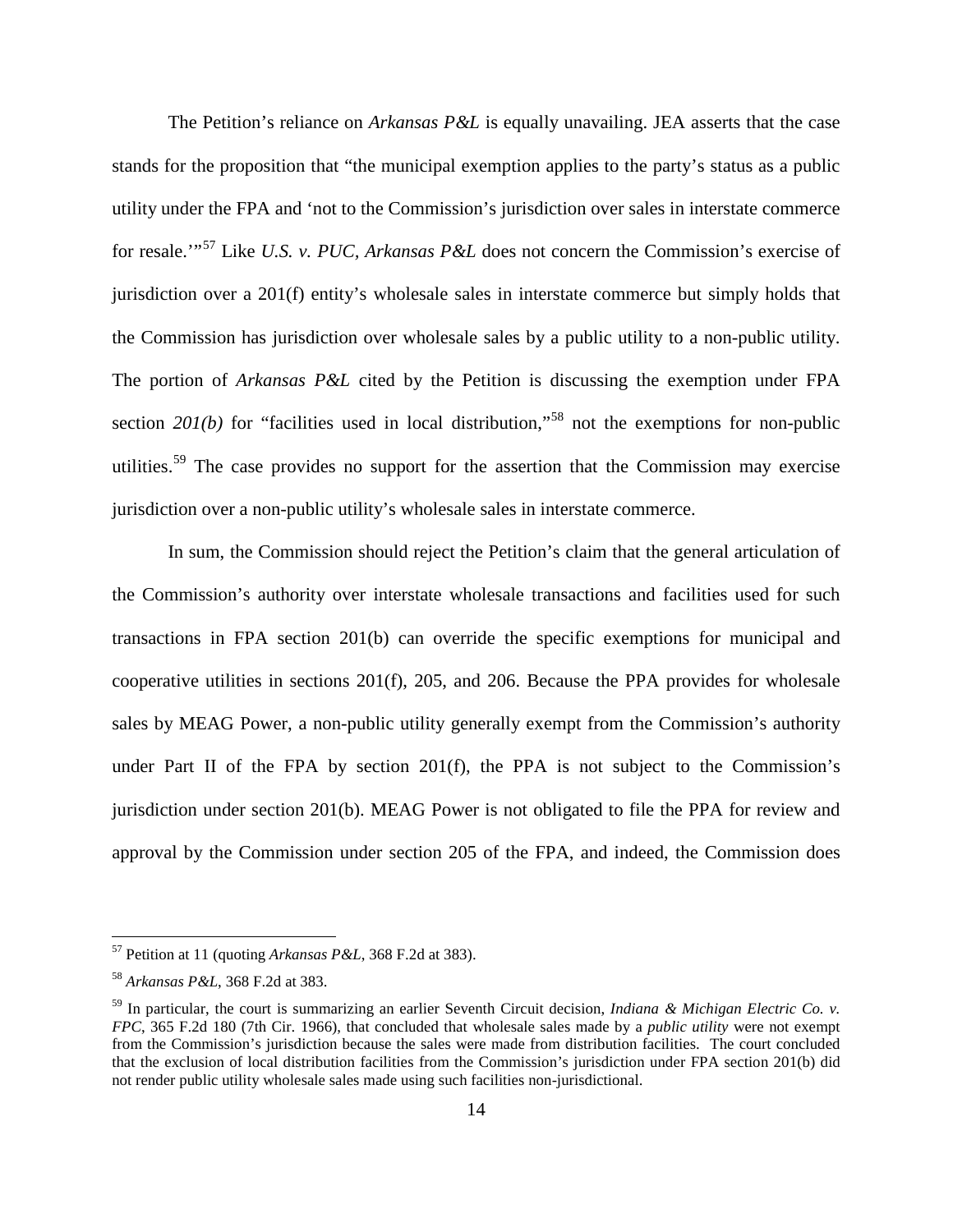not have authority to accept such a filing, because that process applies exclusively to "public utilities."

### **B. The Commission Should Reject the Petition's "Regulatory Gap" Arguments**

The Petition argues that failure by the Commission to assert jurisdiction over the PPA will leave a regulatory gap.<sup>60</sup> JEA argues, in particular, that MEAG Power claims it is not subject to the jurisdiction of the Georgia Public Service Commission.<sup>61</sup> Absent Commission jurisdiction, JEA argues, "there is no entity that would have the ability to oversee or otherwise regulate those sales. This is the very 'regulatory gap' that the FPA was designed to address after *Attleboro*."<sup>62</sup>

JEA is wrong. There is no gap to fill. In drafting Part II of the FPA, Congress carved out specific exemptions for municipal utilities. The unequivocal exemptions in the FPA for municipal and cooperative utilities cannot be read out of the statute under the rubric of gap filling. As the Petition notes, the FPA's grant of jurisdiction over wholesale sales and transmission in interstate commerce was a response to the Supreme Court's *Attleboro* ruling. If Congress was concerned that interstate sales by public power utilities would go unregulated, it certainly could have included them within the scope of the Commission's jurisdiction rather than providing express exemptions.<sup>63</sup> As the Commission has noted, "[t]he legislative history of the FPA shows clearly that Congress was deliberate and careful in its efforts not to impose FPA public utility regulation on states and municipalities, even if they transmitted power across state

<sup>60</sup> *See* Petition at 12-13.

<sup>61</sup> *Id.*

<sup>62</sup> *Id.* at 13 (citing *Pub. Util. Comm'n of R.I. v. Attleboro Steam & Elec. Co.*, 273 U.S. 83 (1927)).

<sup>&</sup>lt;sup>63</sup> *Cf. Bonneville*, 422 F.3d at 916 (observing that "[w]hen Congress wanted a provision of FPA subchapter II to apply to governmental entities, it knew how to so specify.").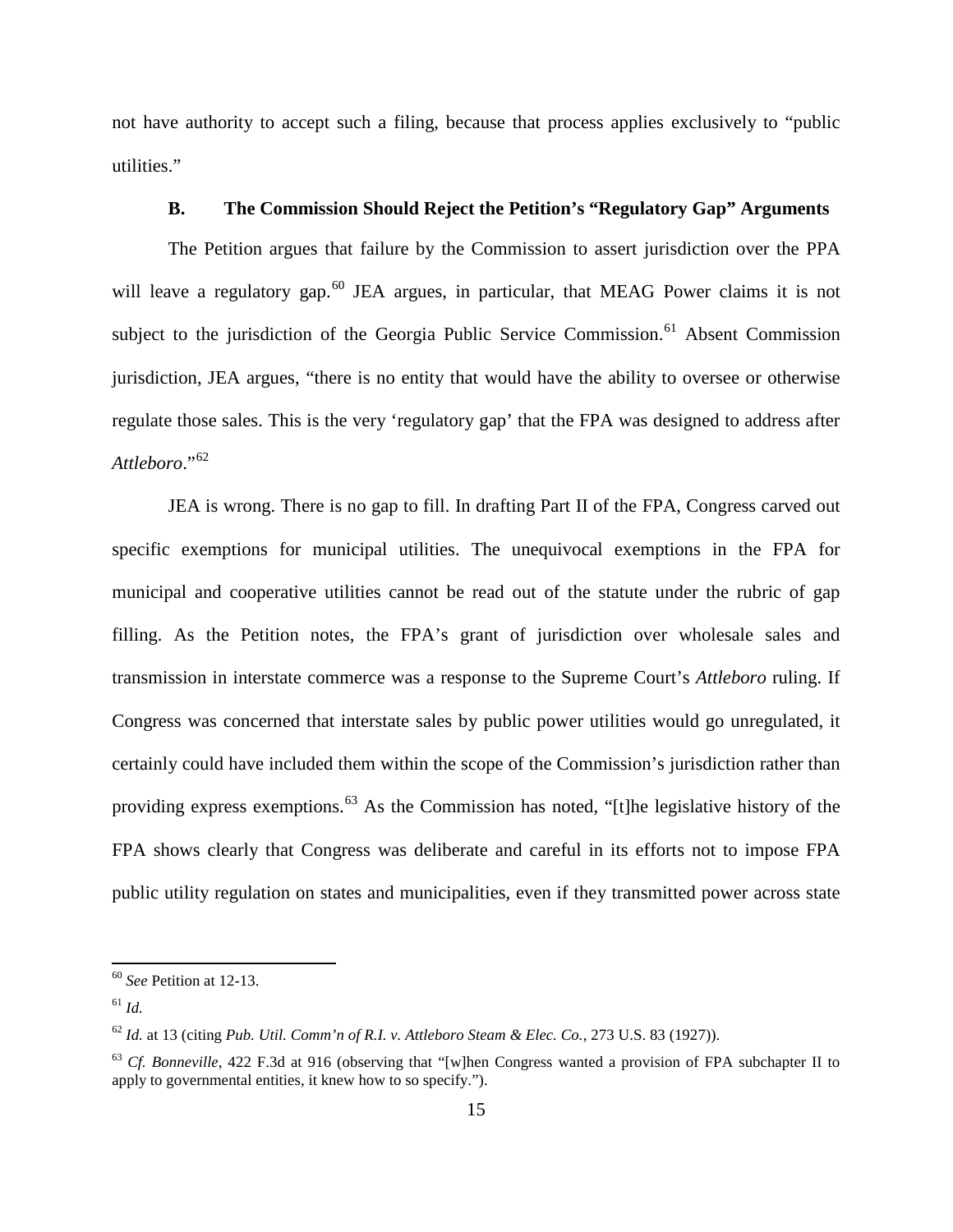lines."<sup>64</sup> Following *Bonneville*, as noted above, Congress in 2005 amended the FPA to provide limited refund authority for wholesale sales by certain non-public utilities in organized markets, indicating that Congress recognizes and is content with the fact that public power utilities remain largely outside the Commission's jurisdiction regarding interstate wholesale sales.<sup>65</sup> Even if it were in any way correct to say that the PPA falls within a regulatory gap, "it would not be the sort Congress was worried about in enacting" the FPA.<sup>66</sup> The FPA "was passed in the context of, and in response to, great concentrations of economic . . . power vested in power trusts."<sup>67</sup> Congress acted "to curb abusive practices of public utility companies."<sup>68</sup>

As a more general matter, it is simply incorrect to suggest that public power utilities are unregulated. Municipal utilities are governed by their consumer-owners through locally elected or appointed public officials serving on utility boards or city councils. Decisions about pricing, services, reliability, building power plants, purchasing wholesale power, and setting service policies are made locally and reflect the values and choices of the community.<sup>69</sup> MEAG Power, for example, is a joint action agency governed by a nine-member board of directors, the members of which are elected to three-year terms by an elections committee, which consists of

<sup>64</sup> *New W. Energy Corp.*, 83 FERC at 61,018.

<sup>65</sup> FPA Section 206(e), 16 U.S.C. § 824e(e). If, as JEA suggests, the Commission already possessed plenary authority over interstate wholesale sales by public power utilities, there would have been no reason for Congress to amend FPA section 206 to provide this limited refund authority.

<sup>66</sup> *City of Clarksville*, 888 F.3d at 485.

<sup>67</sup> *Gulf States Utils. Co. v. FPC*, 411 U.S. 747, 758 (1973). *See also Salt River Project Agr. Improvement & Power Dist. v. FPC*, 391 F.2d 470, 475 (D.C. Cir. 1968) (explaining abuses of investor-owned utilities that led to passage of Part II of the FPA).

<sup>68</sup> *Gulf States Utils. Co.*, 411 U.S. at 758. The D.C. Circuit rejected FERC's gap filling in *City of Clarksville*  because the NGA was intended to protect consumers from exploitation at the hands of privately owned natural gas companies. *City of Clarksville*, 888 F.3d at 485.

<sup>&</sup>lt;sup>69</sup> Similarly, electric cooperatives are governed by boards of directors elected by their member-owners. And in some states, municipal utilities or electric cooperatives are subject to rate regulation by state public utility commissions—including their wholesale rates, consistent with the FPA.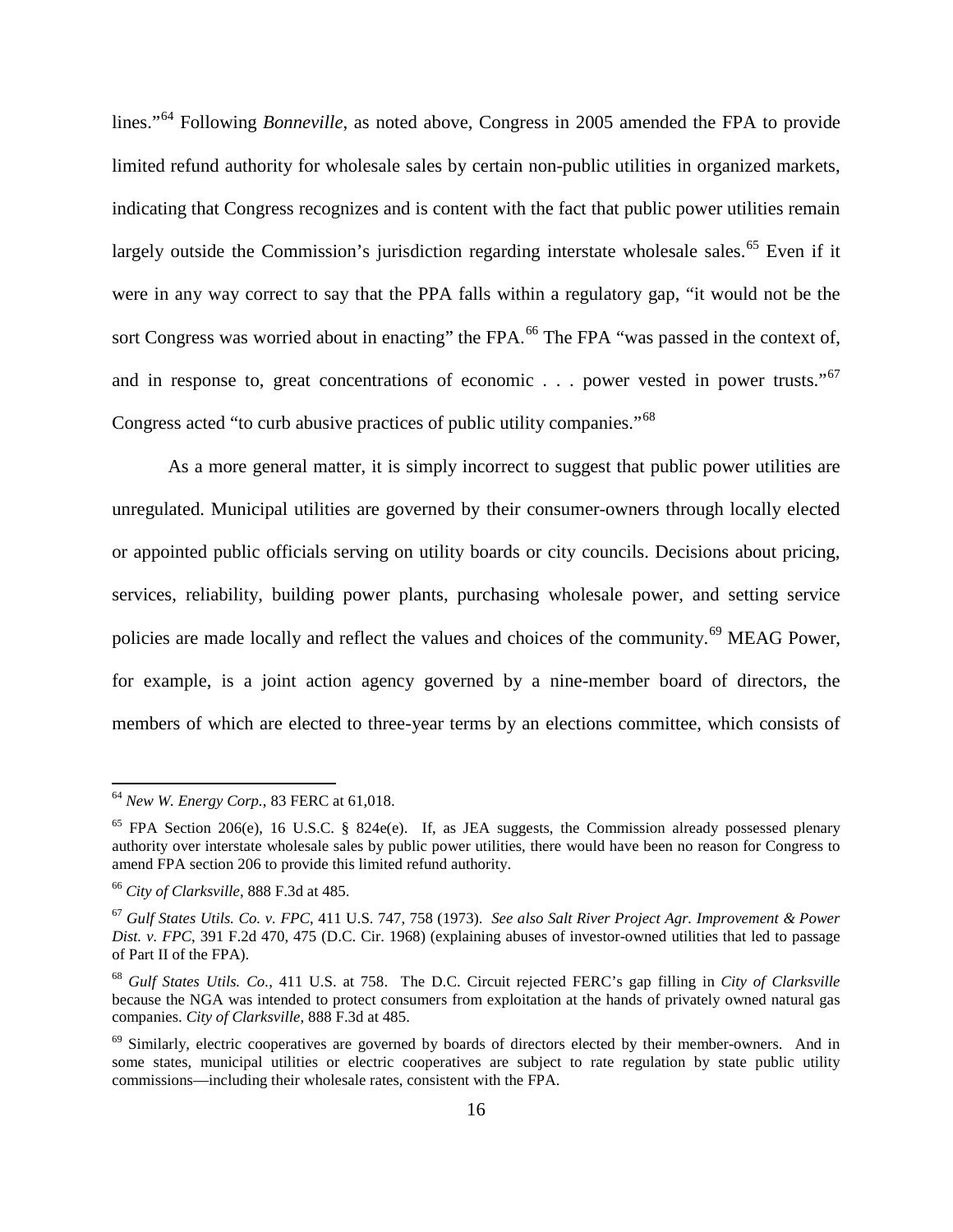one representative from each of MEAG Power's participant communities. Those communities in turn are locally regulated by their governing bodies, be they city councils, utility commissions or like entities.

## **C. The Jurisdictional Ruling JEA Seeks Is Sweeping In Scope**

The Petition's core jurisdictional argument – that the PPA is subject to the Commission's jurisdiction as a facility used for interstate wholesale sales regardless of MEAG Power's status as a non-public utility – does not rest on any particularly unique facts. JEA points to a number of aspects of the PPA and the relationship between JEA and MEAG Power that it contends support an assertion of Commission jurisdiction and that also serve to limit any jurisdictional ruling to the PPA.<sup>70</sup> JEA argues, for example, that the PPA is "highly distinctive," because, among other things, MEAG Power is selling electricity at wholesale to JEA in Florida, MEAG Power has said that the Georgia Public Service Commission does not have jurisdiction over the PPA, the Vogtle Units have experienced significant cost overruns, and the PPA has unique terms and conditions.<sup>71</sup> The factors cited by JEA (other than the identity of the seller and the wholesale interstate nature of the sales) are not relevant to the question of jurisdiction that JEA asks the Commission to decide. The "specific facts and circumstances" that JEA identifies are not material to its jurisdictional argument.<sup>72</sup>

JEA's argument is that wholesale sales in interstate commerce by FPA section 201(f) entities are subject to the Commission's jurisdiction.<sup>73</sup> While the Public Power Associations

<sup>70</sup> *See* Petition at 2-3, 13-14.

 $17^1$  *Id.* at 3.

 $^{72}$  *Id.* at 2.

 $73$  The fact that the PPA contemplates sales from generating units in Georgia to a purchaser in Florida does not make the transaction particularly distinctive in today's regional power markets. Moreover, almost all energy injected onto the transmission grid is deemed to be in interstate commerce, *see, e.g., FPC v. S. Cal. Edison Co.*, 376 U.S. 205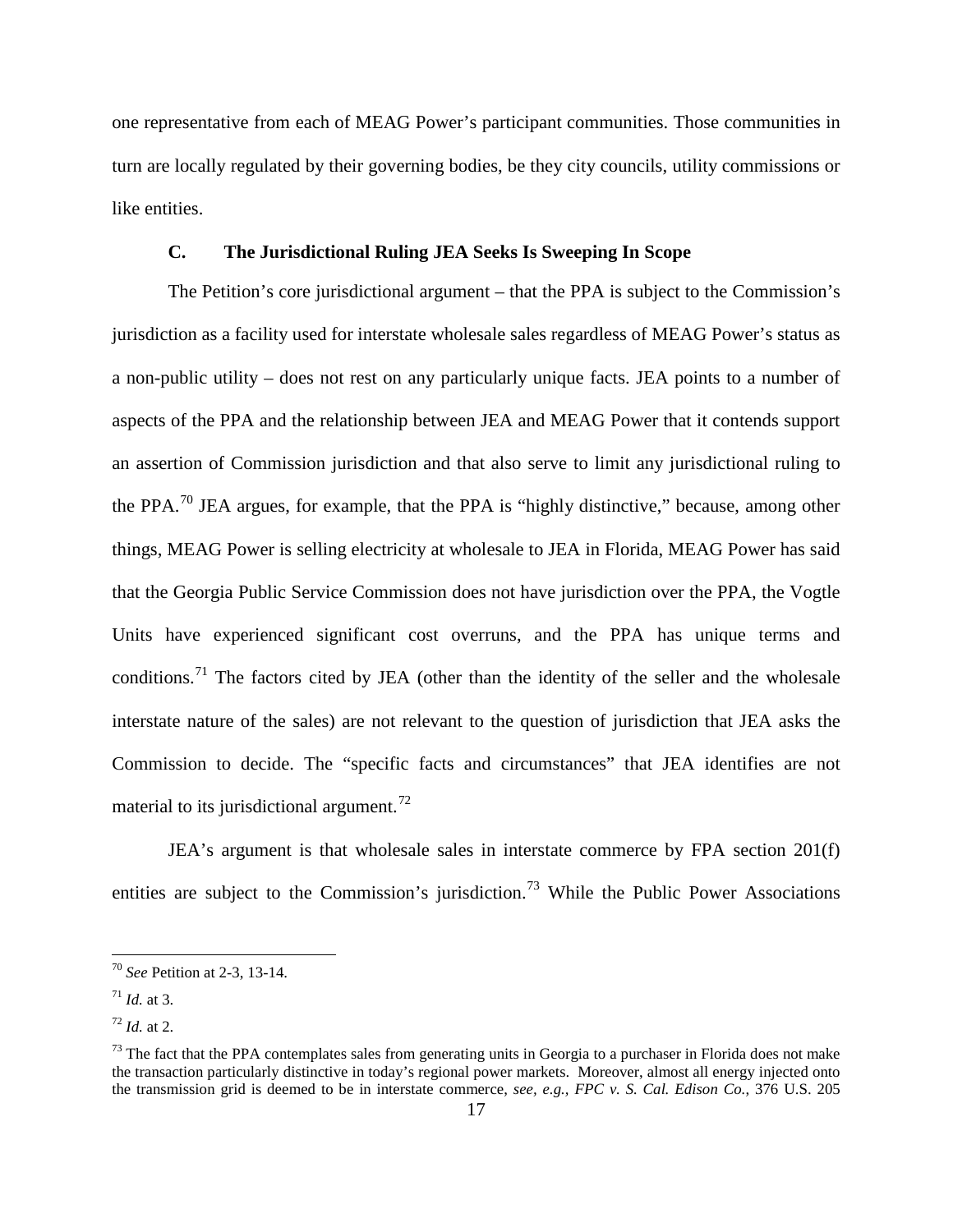appreciate JEA's statement that it "is not seeking a blanket declaration of jurisdiction on any other PPA or wholesale transaction between other public entities or any other party,"<sup>74</sup> the expansive jurisdictional pronouncement it seeks is far more in the nature of a rule of general application than a fact-specific adjudication. If the Commission were to accept this erroneous position, it would be unlikely to remain restricted to the specific factual circumstances of the PPA, with potentially severe and adverse consequences. It would create uncertainty over potential Commission regulation of a substantial number of public power transactions and activities long regarded as outside the scope of the FPA. This would be a profound regulatory shift that could severely upset the long-settled expectations of market participants. Commission regulation of public power sales might threaten debt-financing covenants or adversely affect public power utilities' access to capital.<sup>75</sup> Even if the Commission had the authority to grant JEA's Petition (and it does not), that cannot be a sound or desired policy.

#### **IV. CONCLUSION**

For the reasons set forth herein, the Public Power Associations urge the Commission to

deny JEA's Petition.

[Signature block appears on the next page]

l

<sup>(1964),</sup> and, thus, a host of wholesale sales by public power utilities could be swept up by the declaratory relief requested in the Petition.

 $74$  Petition at 2-3.

<sup>75</sup> On October 3, 2018, the Nebraska Public Power District ("NPPD") filed a motion to intervene and request for expedited action in this proceeding in which NPPD stated that "NPPD is further concerned that the mere specter of such a declaration by the Commission may pose a meaningful immediate and ongoing business risk to NPPD since NPPD on advice of counsel has determined to disclose the JEA Petition in the official statements accompanying NPPD's bond issuances this month." Motion to Intervene and Request for Expedited Action of the Nebraska Public Power District 5 (Oct. 3, 2018), eLibrary No. 20181003-5122. NPPD stated further that "[t]he Petition, then, could have significant consequences for NPPD's ability to cost-effectively finance its operations, and in turn harm the financial interests of NPPD and its customers." *Id.*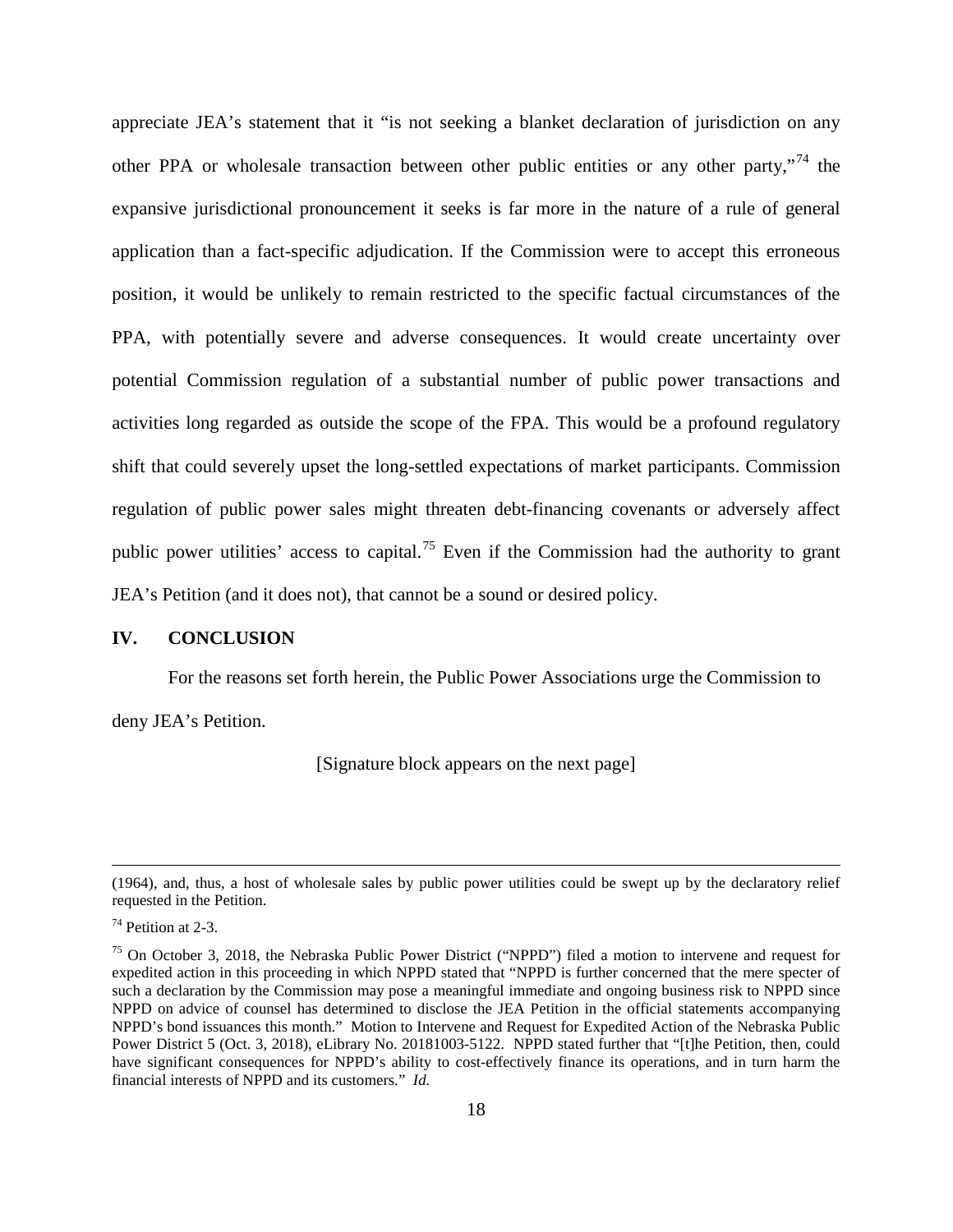# */s/ John E. McCaffrey*

Delia D. Patterson SVP, Advocacy & Communications and General Counsel John E. McCaffrey Regulatory Counsel AMERICAN PUBLIC POWER **ASSOCIATION** 2451 Crystal Drive, Suite 1000 Arlington, VA 22202 (202) 467-2900

### *American Public Power Association*

#### */s/ Randolph Elliott*

Randolph Elliott Senior Director, Regulatory Counsel NATIONAL RURAL ELECTRIC COOPERATIVE ASSOCIATION 4301 Wilson Boulevard Arlington, VA 22203 (703) 907-6818

*National Rural Electric Cooperative Association*

*/s/ Jonathan D. Schneider* 

Jonathan D. Schneider Jonathan P. Trotta STINSON LEONARD STREET LLP 1775 Pennsylvania Avenue, NW Suite 800 Washington, DC 20006 (202) 728-3034

*Large Public Power Council*

*/s/ Cynthia S. Bogorad* 

Cynthia S. Bogorad Peter Hopkins SPIEGEL & MCDIARMID LLP 1875 Eye Street, NW, Suite 700 Washington, DC 20006 (202) 879-4000

*Transmission Access Policy Study Group*

Dated: October 15, 2018